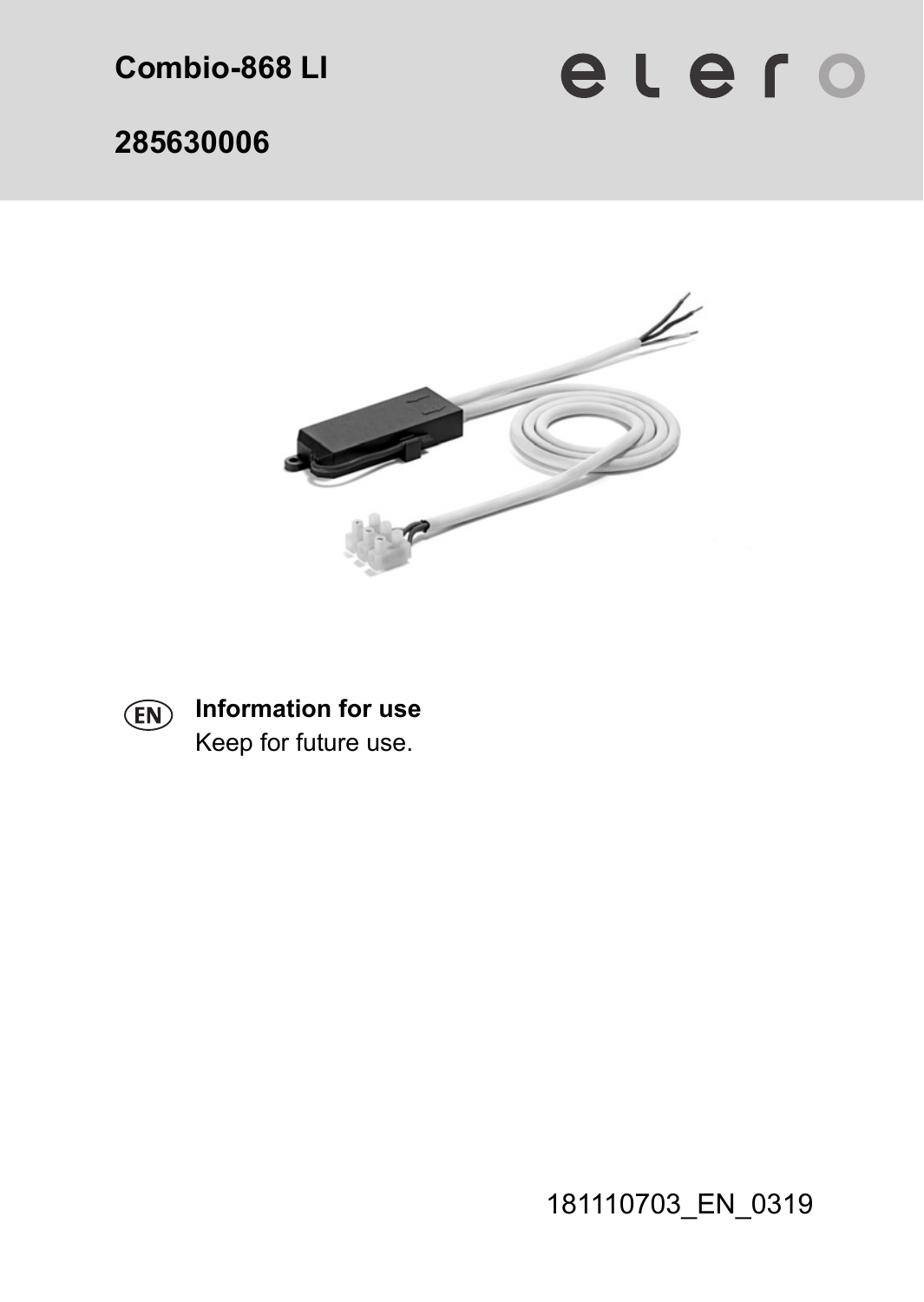# **Translation from the original German version.**

All other documents in different languages are translations of the original version.

All rights reserved in the event case of patent, utility model or design registrations.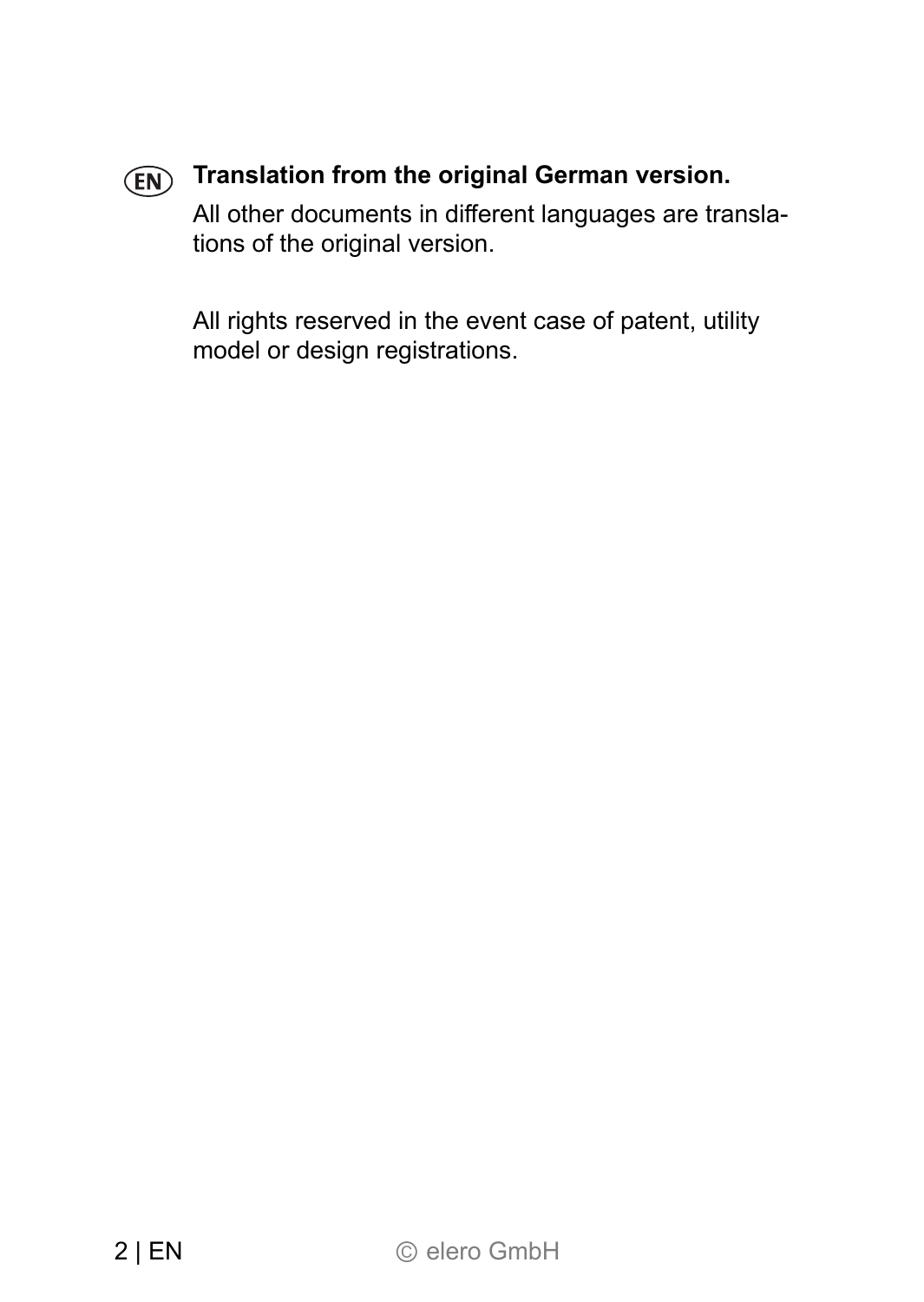#### **Contents**

| 1              | <b>Introduction</b>                                                     | 4              |
|----------------|-------------------------------------------------------------------------|----------------|
| 1.1            | Manufacturer contact details                                            | 4              |
| 1.2            | Symbols and warnings                                                    | 5              |
| $\overline{2}$ | <b>Safety instructions</b>                                              | 5              |
| 2.1            | Target group                                                            | 5              |
| 2.2            | Intended use                                                            | 5              |
| 2.3            | Warranty                                                                | 6              |
| 3              | <b>System description</b>                                               | 6              |
| 3.1            | Application area                                                        | 6              |
| 3.2            | Terminal connection diagram                                             | $\overline{7}$ |
| 4              | <b>Technical data</b>                                                   | 8              |
| 5              | <b>Preparation</b>                                                      | 9              |
| 5.1            | <b>Product contents</b>                                                 | 9              |
| 5.2            | Packaging                                                               | 9              |
| 5.3            | Settings                                                                | 9              |
| 5.4            | Connection and installation                                             | 9<br>11        |
| 5.5            | Commissioning                                                           |                |
| 5.6            | Diagram of programming mode                                             | 11             |
| 5.7<br>5.8     | Asynchronous programming mode (standard)                                | 12<br>14       |
|                | Synchronous programming mode                                            | 17             |
| 6              | <b>General control options</b>                                          |                |
| 6.1<br>6.2     | Adapting an illuminant                                                  | 18             |
|                | Deleting the programmed handheld/<br>wall-mounted transmitter           | 20             |
| 7              |                                                                         | 21             |
| 7.1            | Servicing<br>Cleaning                                                   | 21             |
| 7.2            | Maintenance                                                             | 21             |
| 7.3            | General notes on troubleshooting                                        | 21             |
| 7.4            | Repairs                                                                 | 23             |
| 8              |                                                                         | 23             |
| 8.1            | Decommissioning and disposal<br>Disassembly                             | 23             |
| 8.2            | Disposal                                                                | 24             |
|                |                                                                         | 24             |
| 9<br>9.1       | <b>Certification and imprint</b><br><b>EU Declaration of Conformity</b> | 24             |
| 9.2            | Legal Disclosure                                                        | 24             |
|                |                                                                         |                |
|                | © elero GmbH                                                            | EN   3         |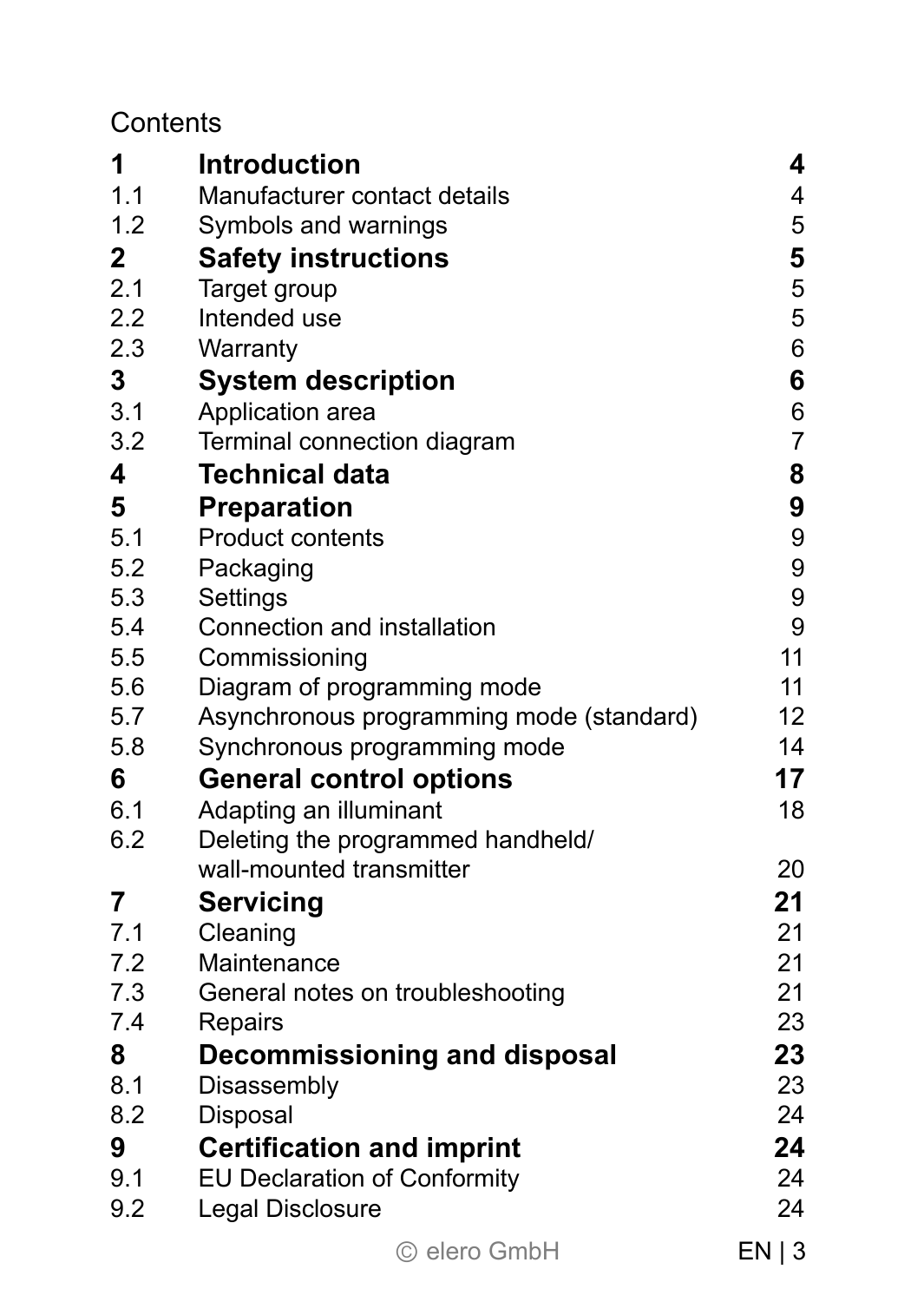# **1 Introduction**

This user manual describes the functions and features of the Combio-868 LI system. Combio-868 LI enables appropriate illuminants to switched and dimmed. Appropriate illuminants are as follows:

- standard light bulbs
- high-voltage halogen light bulbs
- low-voltage light bulbs with electronic transformer
- LED light bulbs with a suitable electronic dimmer (ECG, electronic control gear)

An elero handheld/wall-mounted transmitter (at least 1) is also required. The Combio-868 LI can be controlled by several transmitters.

Follow the instructions in these manuals to ensure proper and safe use.

Retain for future use.

# **1.1 Manufacturer contact details**

elero GmbH Maybachstr. 30 73278 Schlierbach - Germany Telephone: +49 (0)7021 9539-0 Email: info@elero.de Website: www.elero.de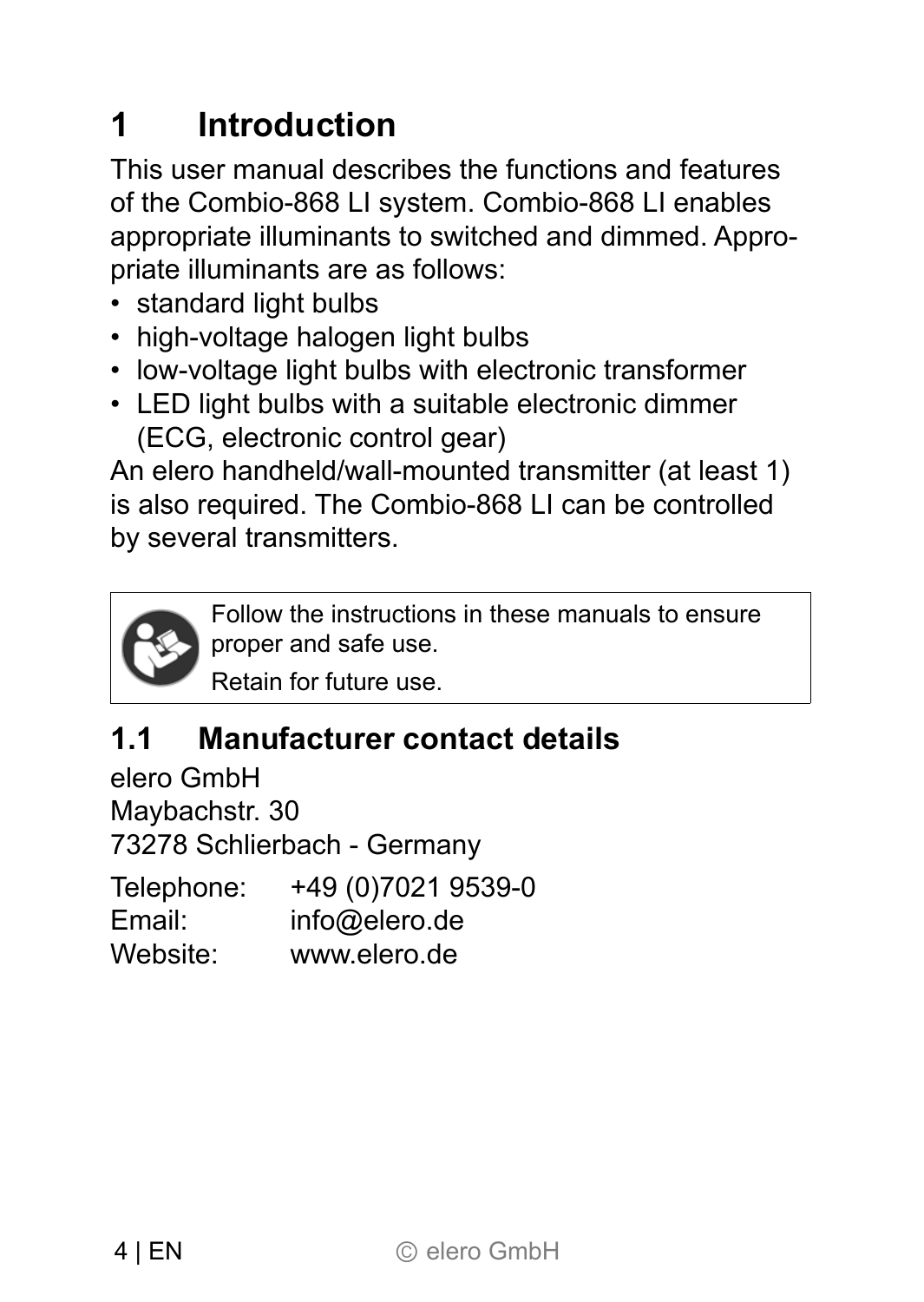# **1.2 Symbols and warnings**

This user manual uses the following illustrations to display important warnings:

#### **WARNING**

**Danger with a medium level of risk, possibly resulting in death or serious injury.** 

#### **ATTENTION**



**Danger, possibly resulting in damage to property.** 

# **2 Safety instructions**

# **2.1 Target group**

This document is primarily intended for use by electricians, technicians and engineers with experience in the design, installation, commissioning and maintenance of building technology.

### **2.2 Intended use**

This product is for private use only. It is intended only for the switching and/or dimming of suitable illuminants for use in dry rooms.

The Combio-868 LI is designed for installation in dry cavities in buildings. Do not perform any modifications to the device. The manufacturer will not assume liability for damage caused by the above.

Do not operate a programmed transmitter inadvertently or carelessly.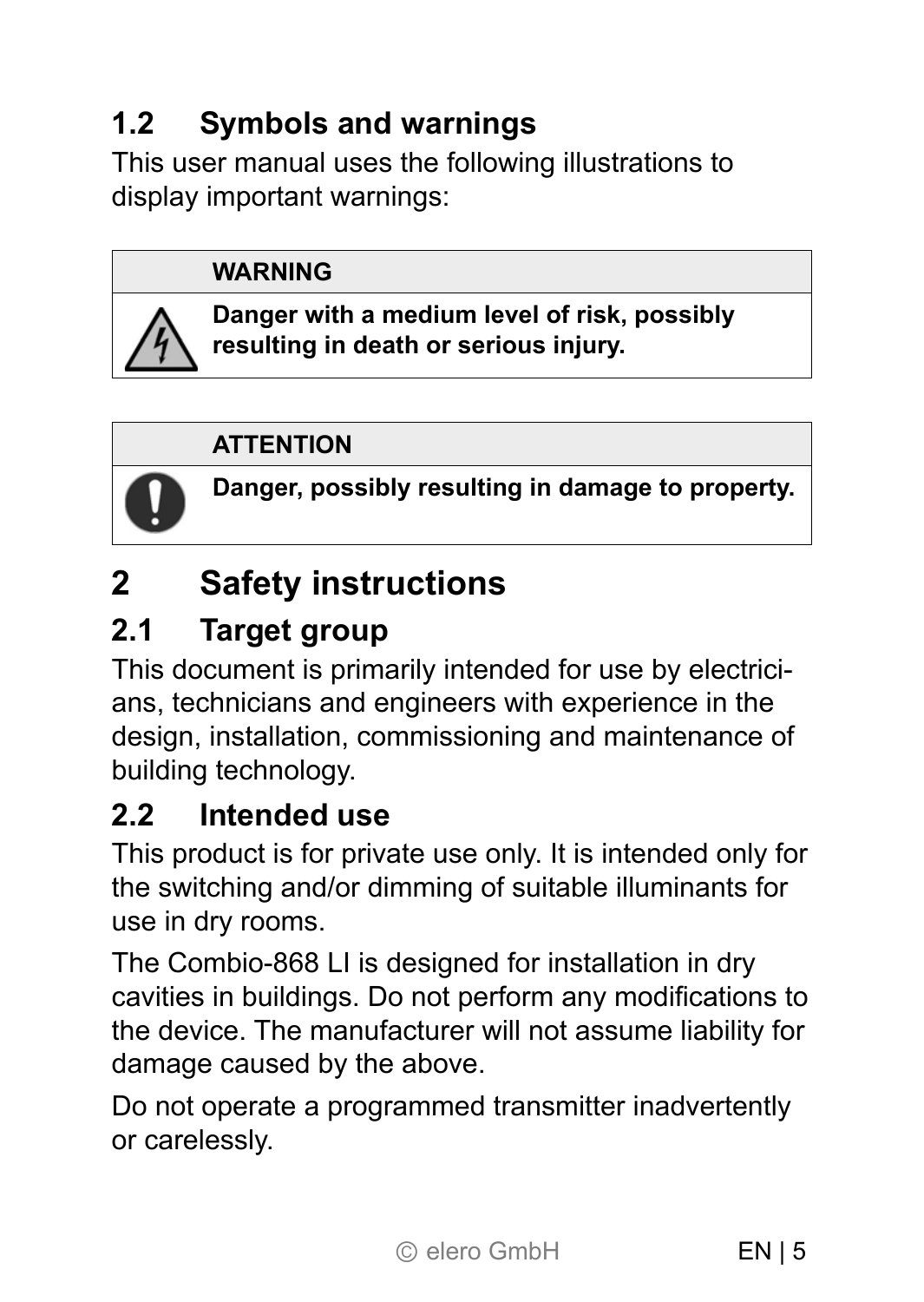# **2.3 Warranty**

- The warranty period for Combio-868 LI is in accordance with the legal regulations. Damages caused due to improper use are excluded.
- Never open the device without authorisation. Opening the housing renders the warranty null and void.
- No warranty claims may be made for damage caused to the Combio-868 LI due to improper operation resulting from non-observance of the operating instructions or due to a disregard of these instructions.
- No liability shall be accepted for consequential damages.

# **3 System description**

# **3.1 Application area**

Combio-868 LI enables the switching and dimming of suitable illuminants in combination with elero hand-held/ wall-mounted transmitters.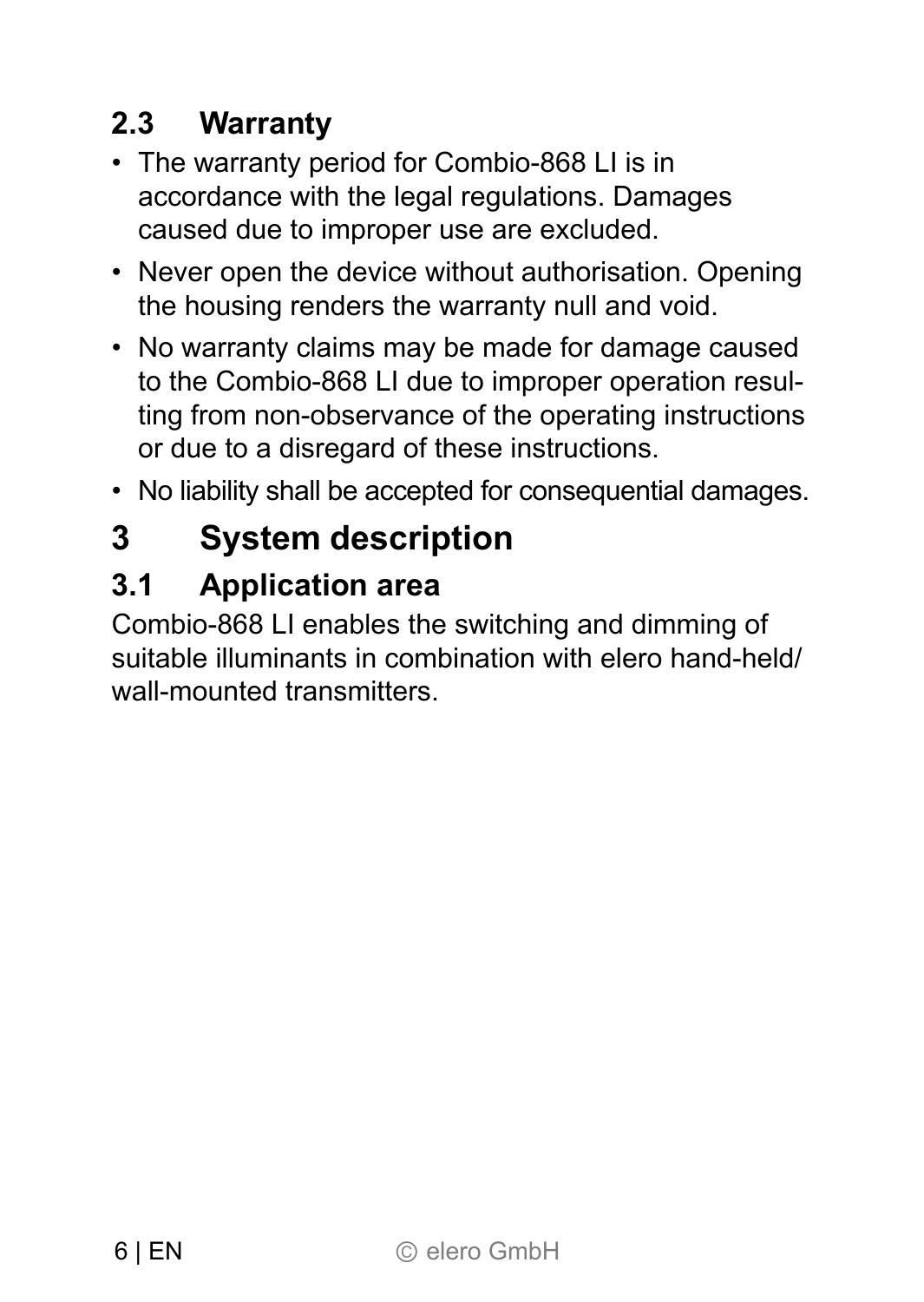### **3.2 Terminal connection diagram**

#### **Connection diagram with/without ballast**





The Combio-868 LI is supplied with 230V AC via spring clips.

| <b>Designation</b> | <b>Assignment</b>                      |     |
|--------------------|----------------------------------------|-----|
|                    | Exterior conductor (brown)             |     |
|                    | Neutral conductor (blue)               | R.C |
| PF                 | Protective conductor<br>(yellow/green) |     |

The illuminants that are connected are powered and activated via suitable clips by means of same-coloured connections.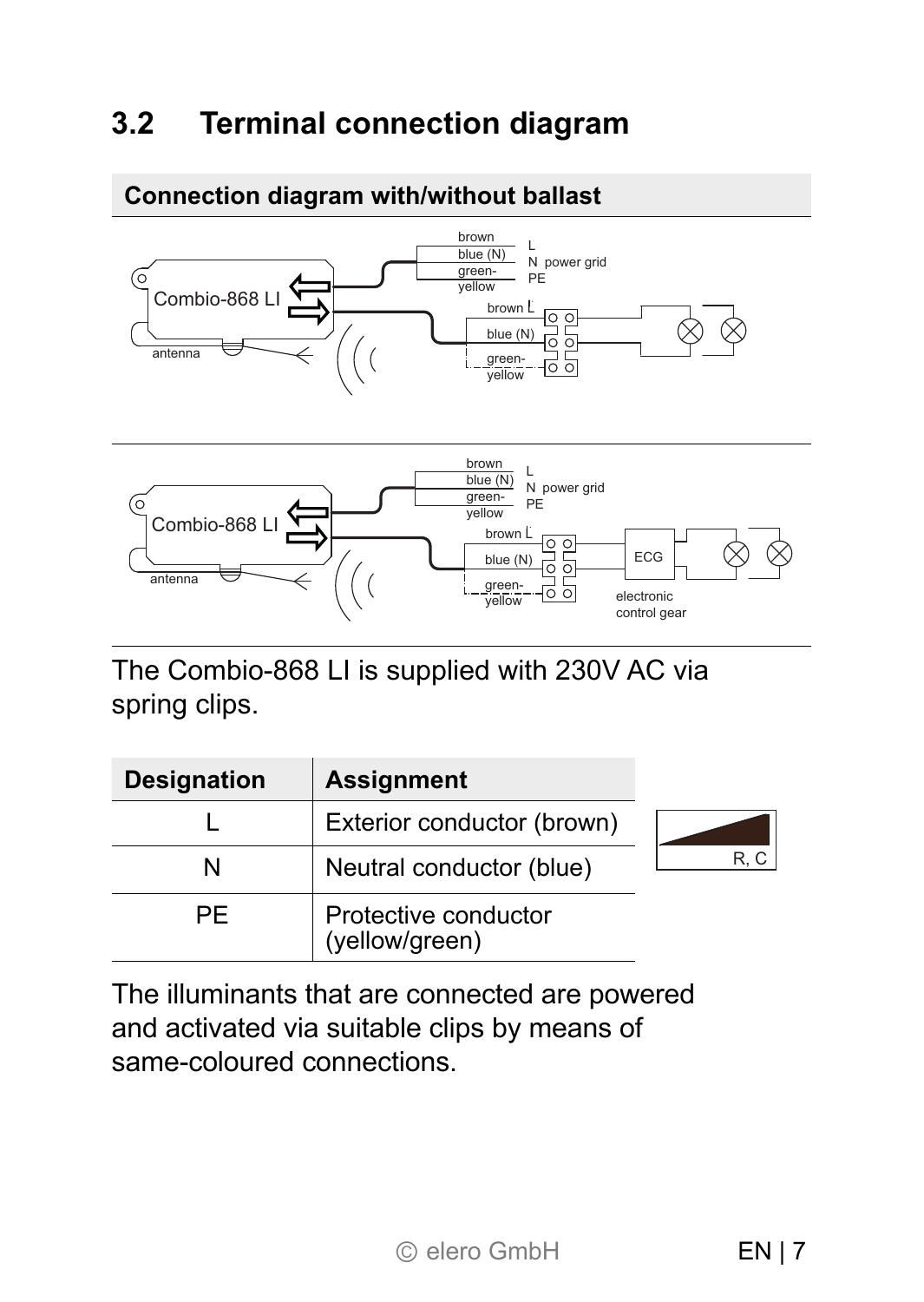# **4 Technical data**

#### **Technical data**

| Power supply                                                      | 230 V, 50 Hz                |
|-------------------------------------------------------------------|-----------------------------|
| Power (load designation R = ohmic<br>load, $C =$ capacitive load) | max. 100 W                  |
| Stand-by power consumption                                        | < 0.5 W                     |
| Nominal current of lighting clamps                                | max. 0.5 A                  |
| Ingress protection                                                | IP 56                       |
| Protection class                                                  | Ш                           |
| Software class                                                    | A                           |
| Operating temperature                                             | $-2065 °C$                  |
| Relative air humidity                                             | 095%                        |
| Max. usage altitude                                               | 2000 m over NHN             |
| Network cable length                                              | 3 <sub>m</sub>              |
| Number of maximum transmitters                                    | 16                          |
| Radio frequency                                                   | 868 MHz<br>(frequency band) |
| Resistance to short-circuiting                                    | guaranteed                  |
| Soft start                                                        | maximum 1 s                 |
| Dimming time                                                      | maximum 5 s                 |
| Dimensions of housing (L x W x H)                                 | 98 x 41 x 16 mm             |
| Weight with cable                                                 | approx. 350 g               |
| Type of mounting                                                  | Screws / glued              |
| Conformity                                                        | CE (FCC / IC)               |
| Item number                                                       | 285630006                   |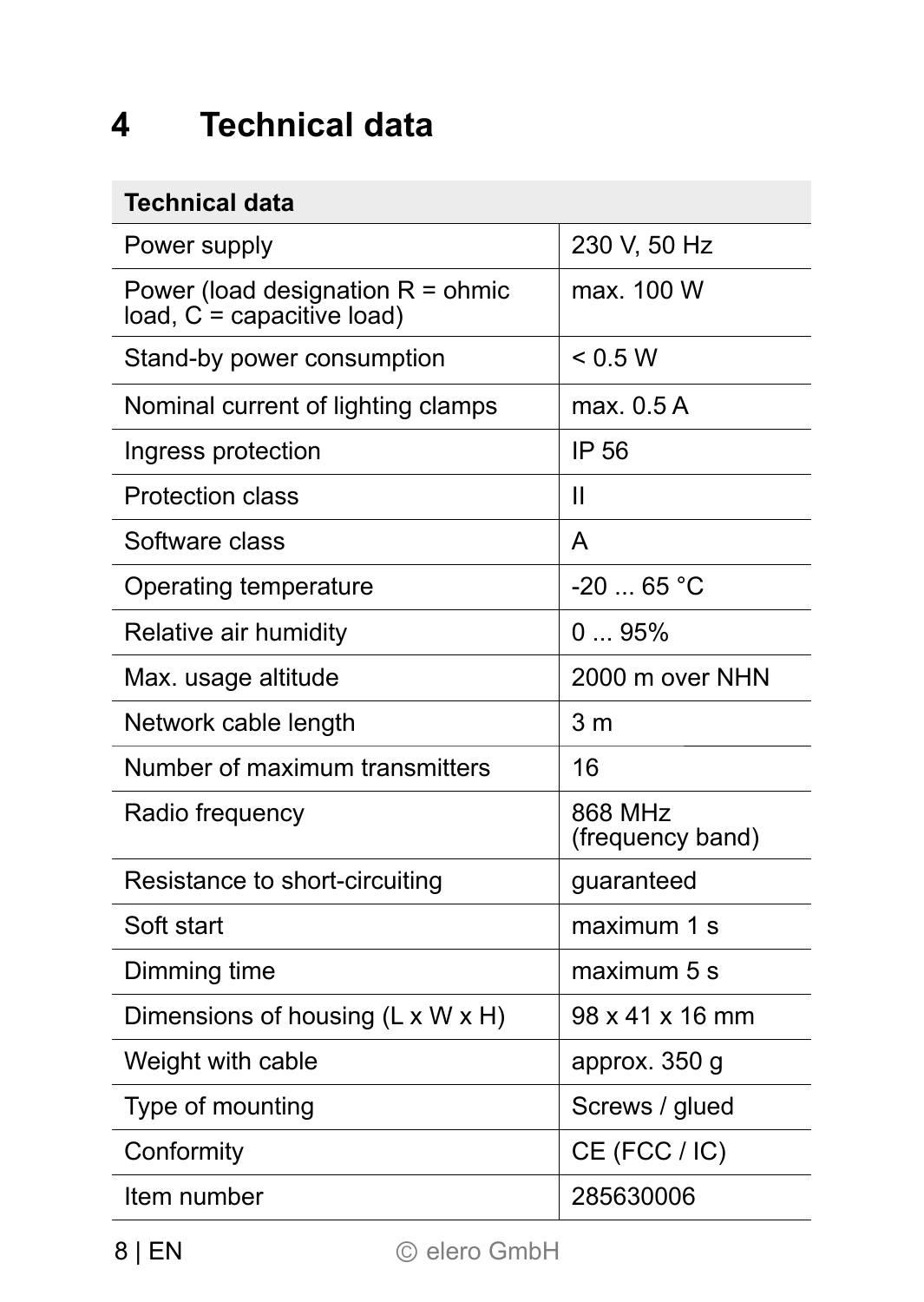# **5 Preparation**

# **5.1 Product contents**



# **5.2 Packaging**

Packaging is designed for protection of the Combio-868 LI during transport. After unpacking, please check all components delivered for completeness or damage.

#### **5.3 Settings**

The equipment is set via the elero handheld/wall-mounted transmitter following the electrical connection.

### **5.4 Connection and installation**

#### **WARNING**



**Risk of injury, damage to the Combio-868 LI and its surrounding area due to improper electrical connections.**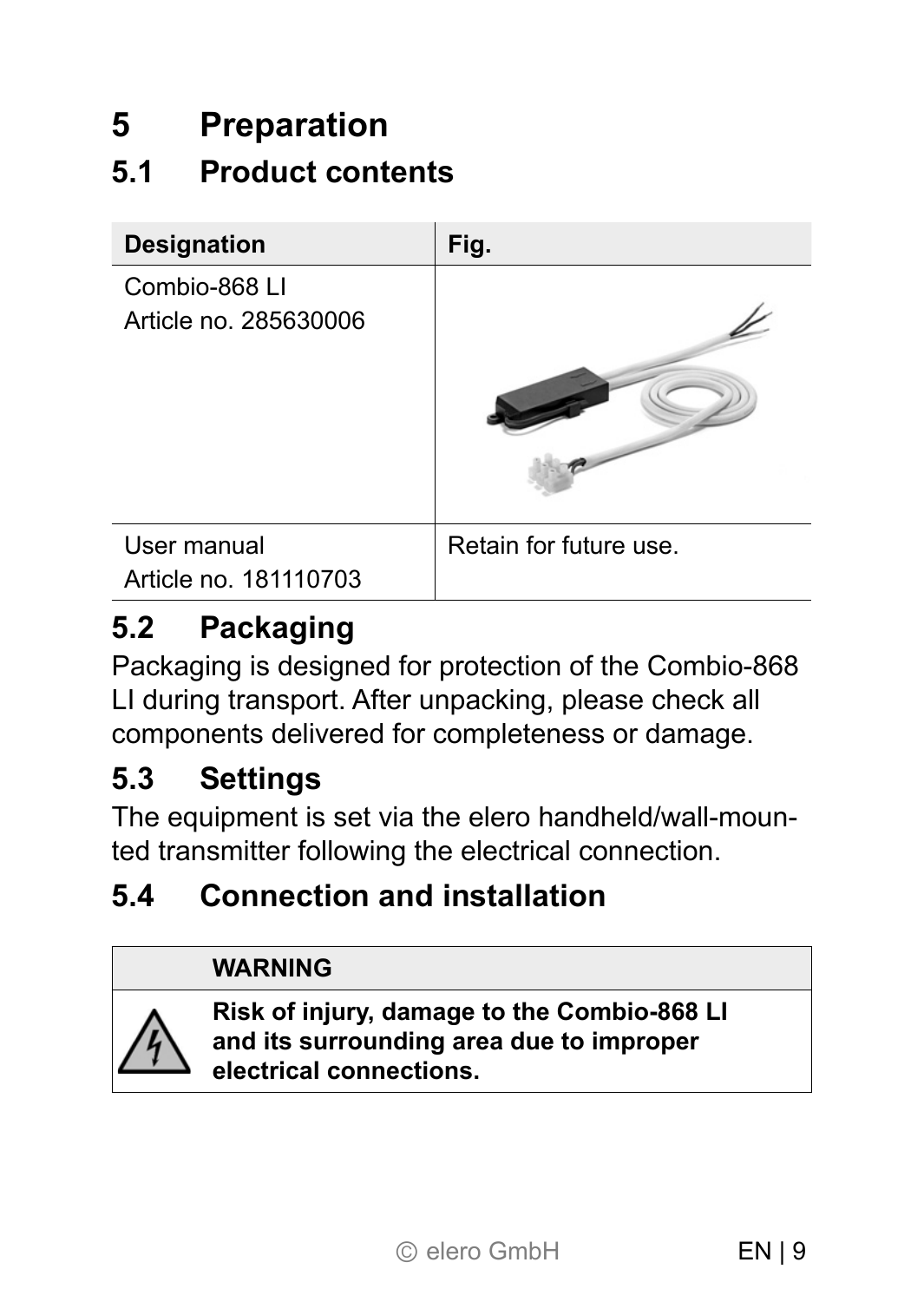#### **WARNING**

- The electrical connection may only be conducted by qualified personnel.
- Only perform work on the electrical connection if it has been disconnected from the power supply.
- Note the technical data for the device.
- Take care to ensure correct, securely affixed connections.
- The Combio-868 LI must be installed in a dust-free and dry environment.
- Screw the Combio-868 LI to the surface by means of the ring lug using a suitable screw.
- Affix the Combio-868 LI using a self-adherent foam strip.
- Do not kink, shorten or extend the external antenna of the Combio-868 LI, route it as free from obstruction as possible. Do not lay it against metal. Realign it in case of poor reception.

#### **ATTENTION**



**Replacing components of the Combio-868 LI with third party components may damage these components or other connected systems.** 

- $\cdot$  Exchange components between different systems only after consultation with the manufacturer or your supplier.
- When replacing a component, check whether the type description of the new component matches the one being replaced.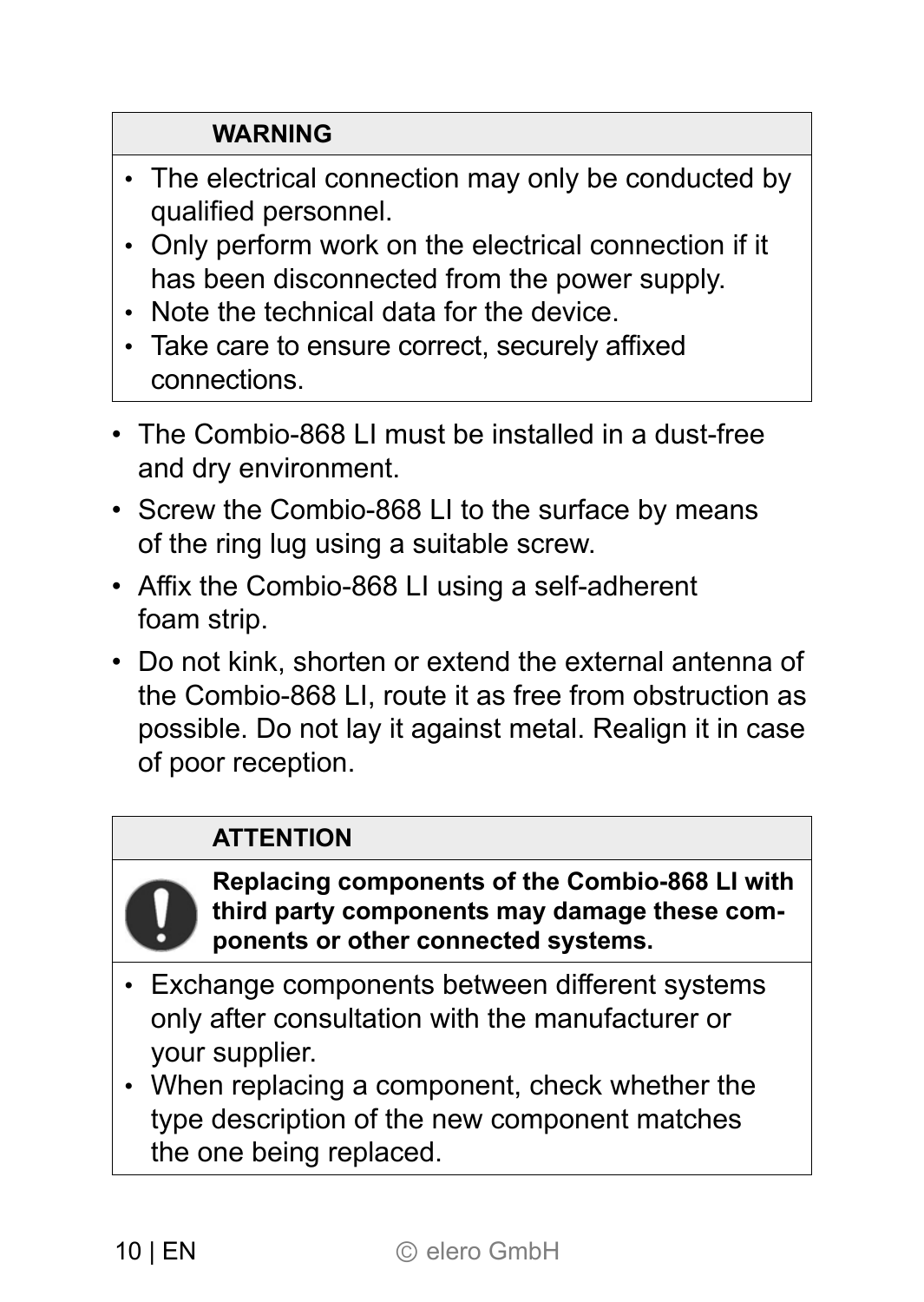# **5.5 Commissioning**

The elero handheld/wall-mounted transmitter has to be programmed to the Combio-868 LI radio receiver.

The functions of the Combio-868 LI are controlled using the buttons [**OPEN** ▲], [**STOP ■**], [**DOWN/CLOSE** ▼], programming button [**P**] and the slider of the handheld/ wall-mounted transmitter

The + sign in the text indicates pressing the buttons simultaneously.

#### During the programming phase, press the DOWN/ (random duration) CLOSE button Light OFF (random duration) Light OFF Light ON 30%  $(3 s)$ Light ON 100%  $(3 s)$ Light ON 30% 2 s = programming phase Light ON 100% 2 s = programming phase During the programming phase, press the OPEN button Duration 2 min.

# **5.6 Diagram of programming mode**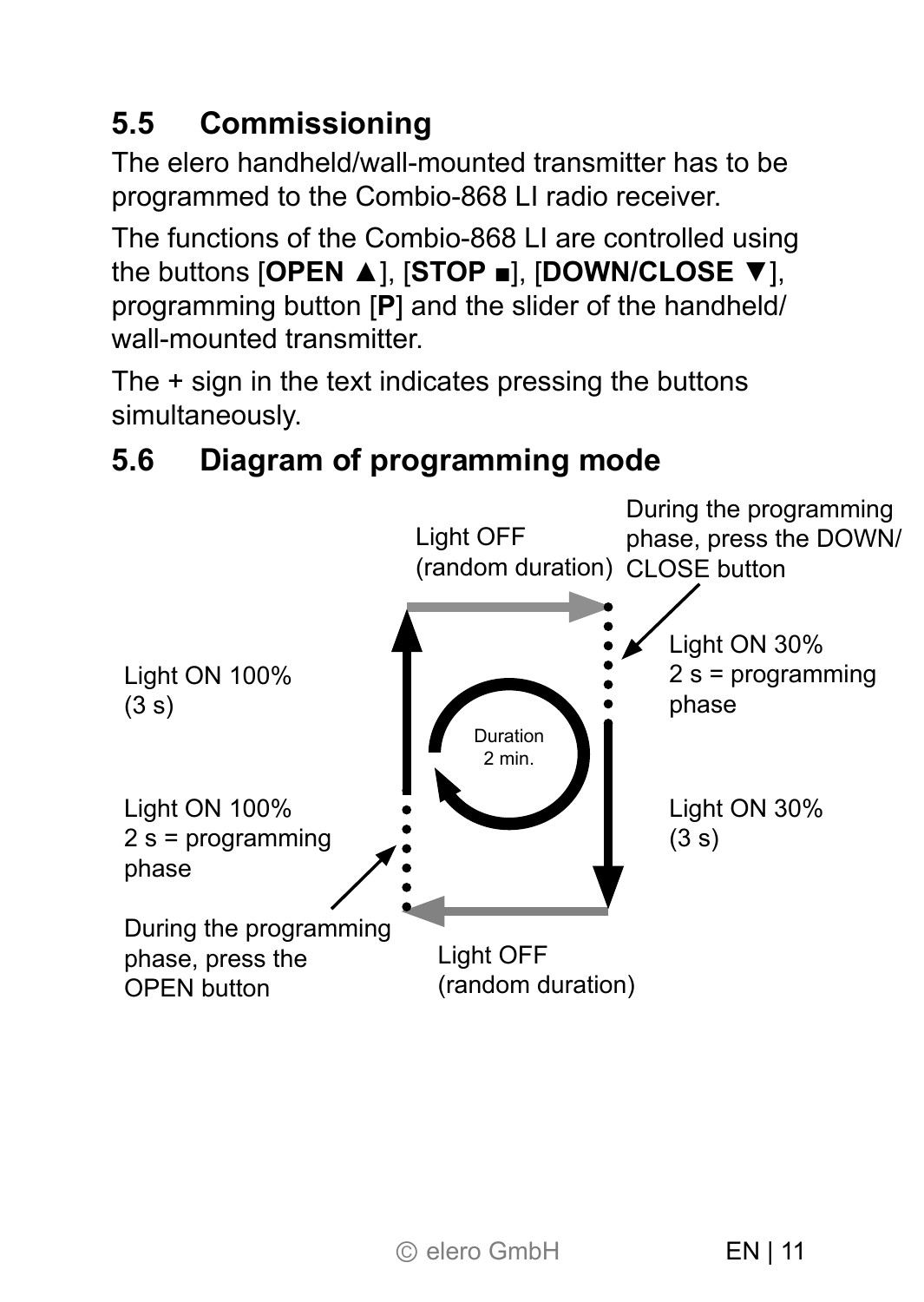### **5.7 Asynchronous programming mode (standard)**

Asynchronous programming mode is the standard programming mode. In asynchronous programming mode, the switch-on duration of the ON times vary in case of several receivers. After a few ON/OFF cycles, the illuminants of the receivers will no longer light up synchronously. This will enable the hits for a certain receiver to be set better.

Asynchronous programming mode is suitable for

- programming the first transmitter
- programming an additional transmitter
- programming individual receivers in case of several receivers ready for programming (e.g. several receivers using one fuse).

| Asynchronous programming mode (standard) |                                                                                                                                                                                                                                                                                               |                                                                                                                                      |
|------------------------------------------|-----------------------------------------------------------------------------------------------------------------------------------------------------------------------------------------------------------------------------------------------------------------------------------------------|--------------------------------------------------------------------------------------------------------------------------------------|
|                                          | <b>Operating procedure</b>                                                                                                                                                                                                                                                                    | Result                                                                                                                               |
|                                          | Activate asynchronous<br>programming standby:<br>Switch the mains voltage<br>off and on again or press<br>the buttons [OPEN $\blacktriangle$ ] +<br>[DOWN/CLOSE $\Psi$ ] + [P]<br>simultaneously and hold<br>them down for 3 seconds<br>on a transmitter that has<br>already been programmed. | The receiver changes to<br>asynchronous program-<br>ming standby for 5 minu-<br>tes. Ready to receive the<br>programming button [P]. |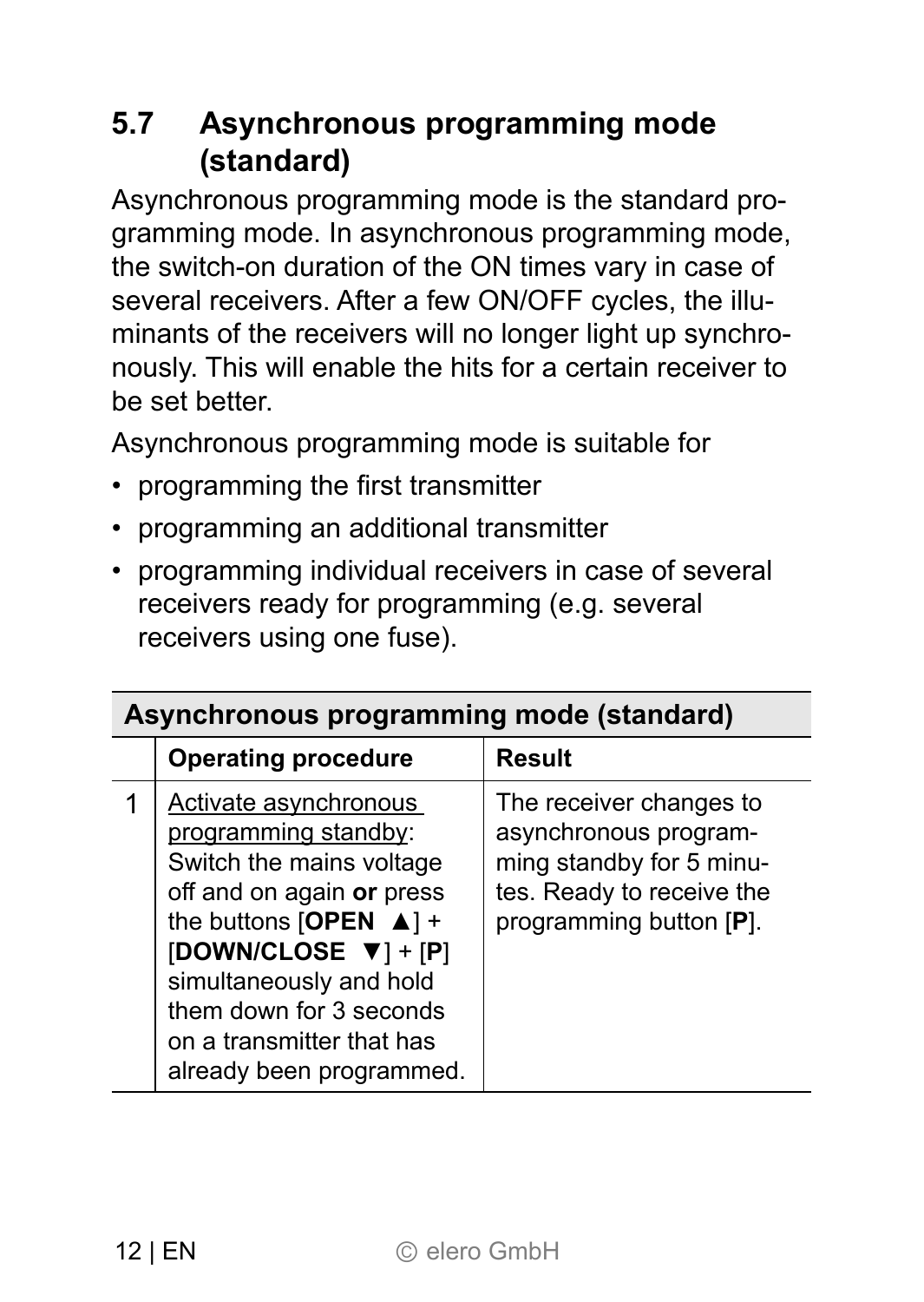|               | Asynchronous programming mode (standard)                                                                                                                                                                                                                                                                                                                             |                                                                                                                                                                                                                                      |
|---------------|----------------------------------------------------------------------------------------------------------------------------------------------------------------------------------------------------------------------------------------------------------------------------------------------------------------------------------------------------------------------|--------------------------------------------------------------------------------------------------------------------------------------------------------------------------------------------------------------------------------------|
| $\mathcal{P}$ | Start programming mode:<br>Press the [P] programming<br>button for approx. 1 second.                                                                                                                                                                                                                                                                                 | Combio-868 LI changes<br>to asynchronous program-<br>ming mode and the light<br>source begins to change<br>intensity (between 100%<br>and 30%) periodically.                                                                         |
| 3             | Set first hit:<br>Immediately after the light<br>source lights up, push<br>the $[OPEN \triangle]$ button or<br>[DOWN/CLOSE ▼].<br>If luminous intensity is<br>high (100%) press the<br>[OPEN A] button.<br>If luminous intensity is<br>low (30%) press the<br>[DOWN/CLOSE ▼]<br>button                                                                               | Hit successful:<br>The light source goes out<br>briefly.<br>Hit failed:<br>The light source does not<br>go out. $\rightarrow$ repeat action<br>"Set first hit"!                                                                      |
| 4             | Set second hit:<br>Prerequisite:<br>First hit has been set.<br>Immediately after the light<br>source with the opposin-<br>gintensity lights up, push<br>the $[OPEN \triangle]$ button or<br>[DOWN/CLOSE ▼].<br>If luminous intensity is<br>high (100%) press the<br>[OPEN ▲] button.<br>If luminous intensity is<br>low (30%) press the<br>[DOWN/CLOSE ▼]<br>button. | Hit successful:<br>The light source goes out<br>permanently and indica-<br>tes that the programming<br>procedure is over.<br>Hit failed:<br>The light source does not<br>go out. $\rightarrow$ repeat action in<br>"Set second hit"! |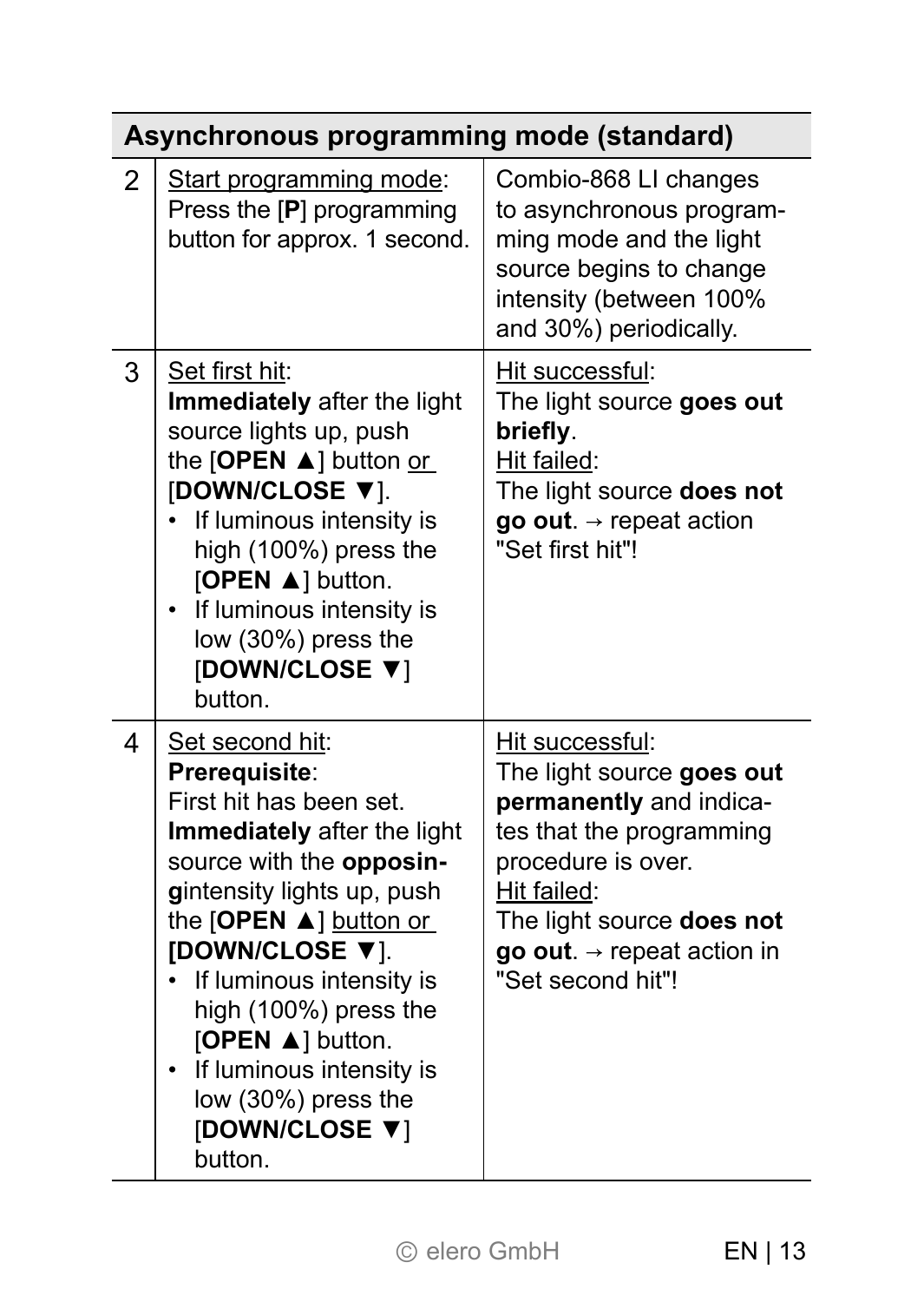- Programming can only ever be performed in one selected channel.
- When programming is complete or after 5 minutes has passed, the receiver will revert to normal operation.
- Programming mode can be stopped by pressing the [**STOP ■**] button for at least 6 seconds.
- Up to 16 transmitters can be programmed.
- Several receivers can be programmed to one channel.
- If more than 10 receivers at once are in programming mode, the transmitter changes to group programming mode. Once programming is complete, group programming mode has to be terminated manually in the transmitter by pressing the [**STOP ■**] button for at least 6 seconds.

### **5.8 Synchronous programming mode**

Synchronous programming mode is a special programming mode. In synchronous programming mode, the switch-on duration of the ON times will be constant with several receivers. Even after a few ON/OFF cycles, the illuminants of the receivers will light up synchronously. As a result, the hits for all participating receivers can be set simultaneously.

Synchronous programming mode is suitable for

- programming an additional transmitter
- programming several receivers simultaneously to one transmitter or one channel.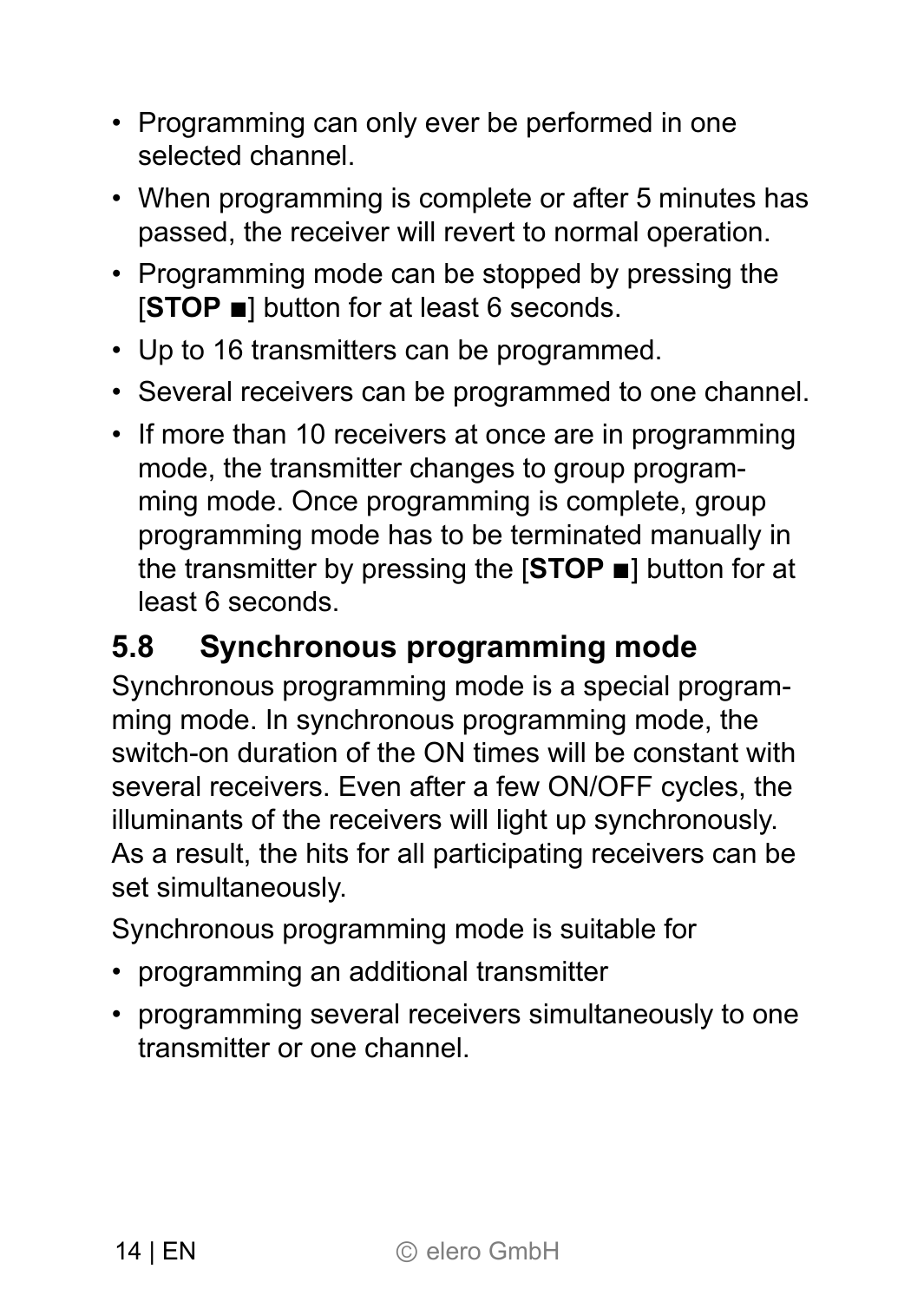| Synchronous programming mode |                                                                                                                                                                                                                                                                                                       |                                                                                                                                                                 |
|------------------------------|-------------------------------------------------------------------------------------------------------------------------------------------------------------------------------------------------------------------------------------------------------------------------------------------------------|-----------------------------------------------------------------------------------------------------------------------------------------------------------------|
|                              | <b>Operating procedure</b>                                                                                                                                                                                                                                                                            | <b>Result</b>                                                                                                                                                   |
| 1                            | Activate synchronous pro-<br>gramming standby:<br>Press the buttons [DOWN/<br>CLOSE $\Psi$ ] + [P ] simulta-<br>neously on a transmitter<br>that has already been pro-<br>grammed and hold them<br>down for 3 seconds.                                                                                | The receiver changes to<br>synchronous programming<br>standby for 5 minutes.<br>Ready to receive the<br>programming button [P].                                 |
| $\mathcal{P}$                | Start programming mode:<br>Press the [P] programming<br>button for approx. 1 second.                                                                                                                                                                                                                  | Combio-868 LI changes to<br>synchronous programming<br>mode and the light source<br>begins to change intensity<br>(between 100% and 30%)<br>periodically.       |
| 3                            | Set first hit:<br>Immediately after the light<br>source lights up, push<br>the $[OPEN \triangle]$ button or<br>[DOWN/CLOSE ▼].<br>If luminous intensity is<br>high (100%), press the<br>button [OPEN A].<br>If luminous intensity is<br>$\bullet$<br>low (30%), press the but-<br>ton [DOWN/CLOSE ▼]. | Hit successful:<br>The light source goes<br>out briefly.<br>Hit failed:<br>The light source does not<br>go out. $\rightarrow$ repeat action<br>"Set first hit"! |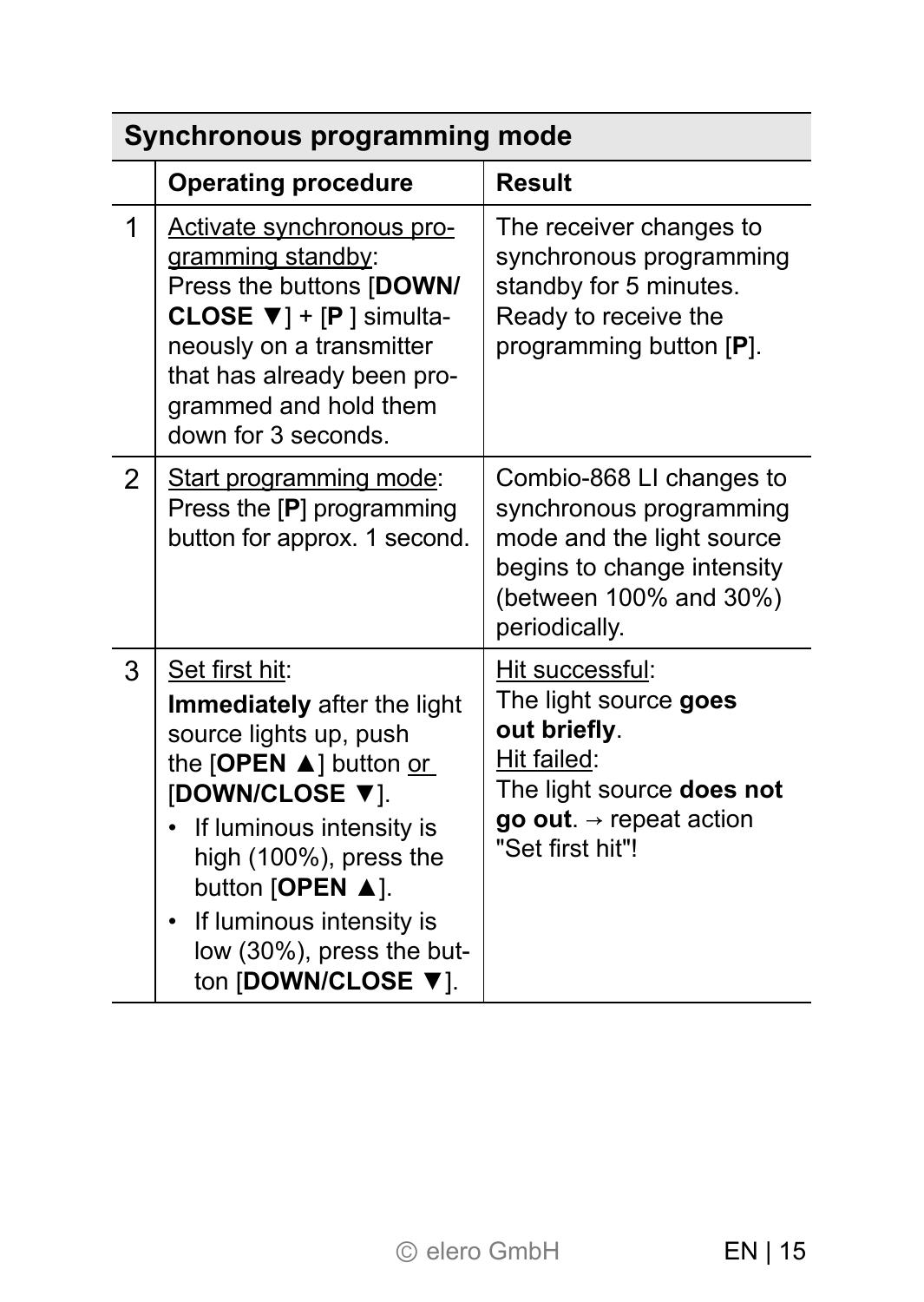| Synchronous programming mode                                                                                                                                                                                                                                                                                                                                                                                                                                                                                                                                                                                                     |  |  |
|----------------------------------------------------------------------------------------------------------------------------------------------------------------------------------------------------------------------------------------------------------------------------------------------------------------------------------------------------------------------------------------------------------------------------------------------------------------------------------------------------------------------------------------------------------------------------------------------------------------------------------|--|--|
| Set second hit:<br>Hit successful:<br>4<br>The light source goes out<br>Prerequisite:<br>First hit has been set.<br>permanently and indica-<br>tes that the programming<br><b>Immediately</b> after the light<br>source with the opposin-<br>procedure is over.<br>Hit failed:<br>gintensity lights up, push<br>the $[OPEN \triangle]$ button or<br>The light source <b>does not</b><br>[DOWN/CLOSE ▼].<br><b>go out</b> . $\rightarrow$ repeat action in<br>"Set second hit"!<br>• If luminous intensity is<br>high (100%) press the<br>[OPEN ▲] button.<br>• If luminous intensity is<br>low (30%) press the<br>[DOWN/CLOSE V] |  |  |

- Programming can only ever be performed in one selected channel.
- When programming is complete or after 5 minutes has passed, the receiver will revert to normal operation.
- Programming mode can be stopped by pressing the [**STOP ■**] button for at least 6 seconds.
- Up to 16 transmitters can be programmed.
- Several receivers can be programmed to one channel.
- If more than 10 receivers at once are in programming mode, the transmitter changes to group programming mode. Once programming is complete, group programming mode has to be terminated manually in the transmitter by pressing the [**STOP ■**] button for at least 6 seconds.

button.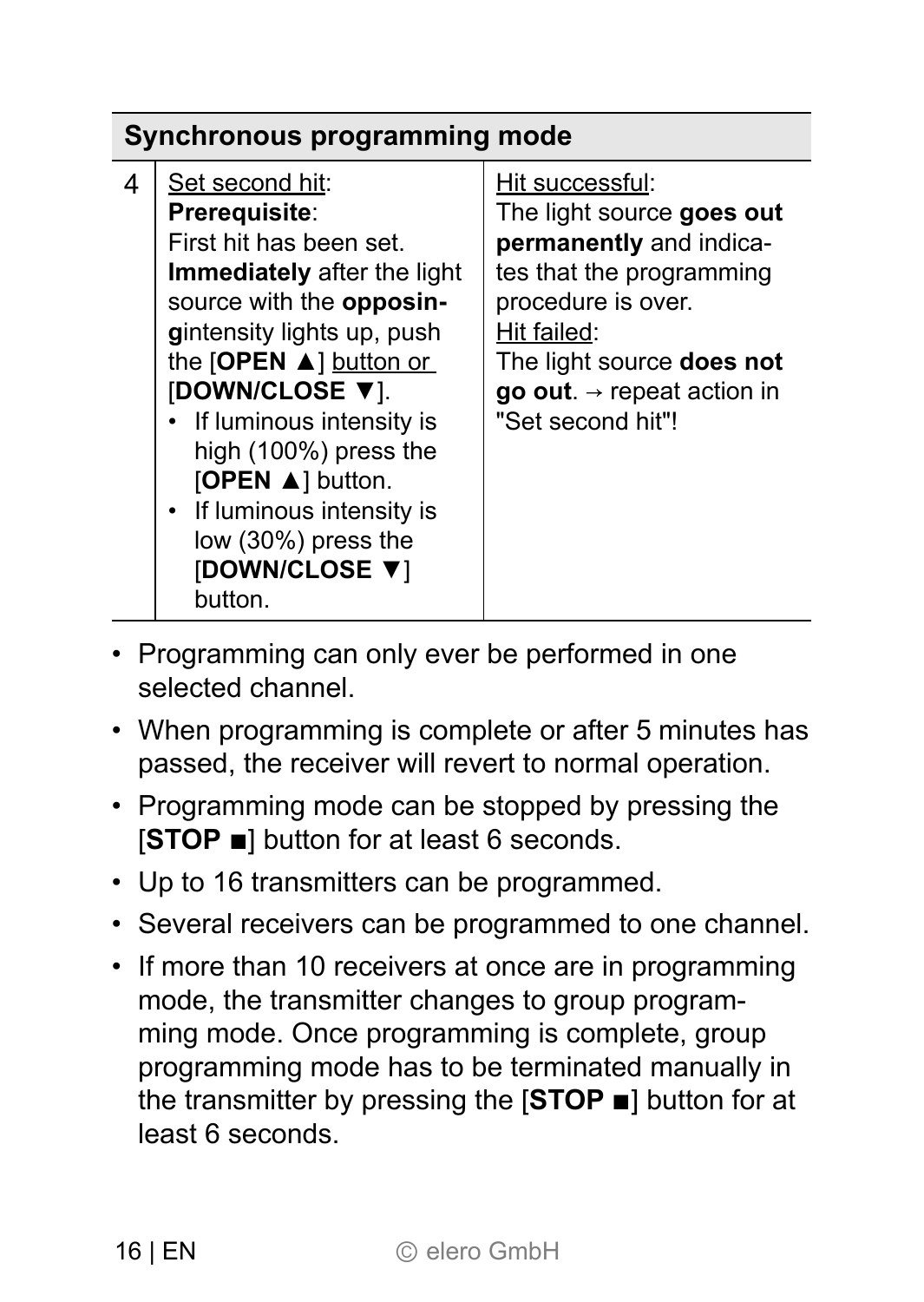# **6 General control options**

| <b>General control options</b>      |                             |                                                                                                               |
|-------------------------------------|-----------------------------|---------------------------------------------------------------------------------------------------------------|
| Key combination                     | <b>Press</b>                | <b>Action</b>                                                                                                 |
| [OPEN $\blacktriangle$ ]            | Short                       | Light source is off:<br>Set the last brightness<br>value<br>Light source is on:<br>Reduce dimming slightly    |
| [OPEN $\blacktriangle$ ]            | Long                        | Reduce dimming                                                                                                |
| [OPEN $\blacktriangle$ ]            | 2 x short                   | Set maximum user-defined<br>brightness value<br>(Standard: 100%)                                              |
| [DOWN/CLOSE ▼]                      | Short                       | Light source is off:<br>Set the last brightness<br>value<br>Light source is on:<br>Increase dimming slightly. |
| [DOWN/CLOSE ▼]                      | Long                        | Increase dimming                                                                                              |
| [DOWN/CLOSE ▼]                      | $2x$ short                  | Set lowest user-defined<br>brightness value<br>(Standard: 10%)                                                |
| [STOP ]                             | Short                       | Switch off light source                                                                                       |
| $[UP \triangle ] + [STOP \square ]$ | Short                       | Save current brightness<br>value as the maximum<br>user-defined brightness<br>value                           |
| $[UP \triangle ] + [STOP \square ]$ | Longer<br>than 6<br>seconds | Delete maximum user-de-<br>fined brightness value and<br>restore standard value                               |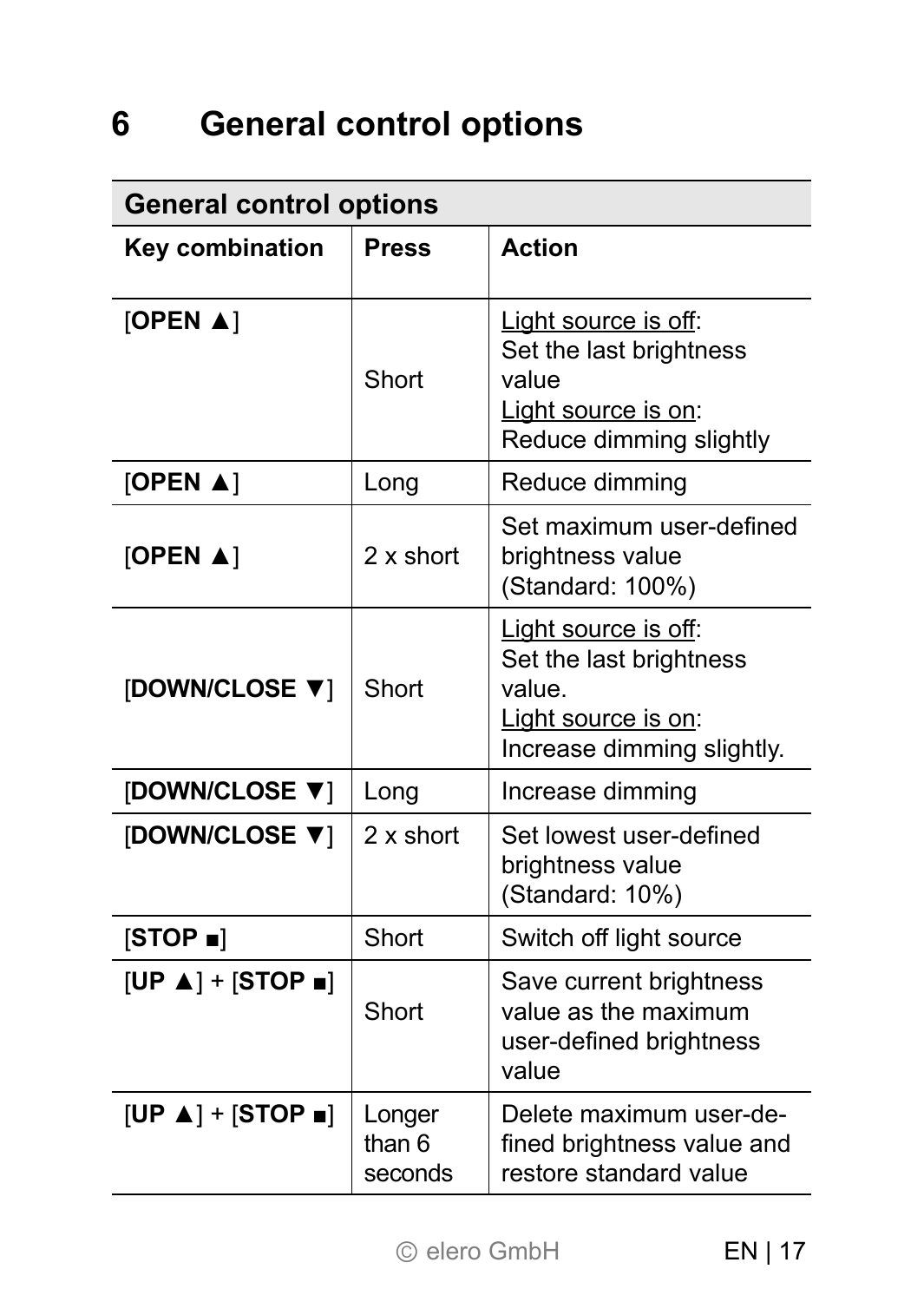| <b>General control options</b>                |                               |                                                                                    |
|-----------------------------------------------|-------------------------------|------------------------------------------------------------------------------------|
| [DOWN/<br>CLOSE $\Psi$ ] +<br>[STOP ]         | Short                         | Save current brightness<br>value as the lowest<br>user-defined brightness<br>value |
| [DOWN/<br>CLOSE $\Psi$ ] +<br><b>ISTOP</b> al | Longer<br>than 6 se-<br>conds | Lowest maximum user-<br>defined brightness value<br>and standard value             |

| <b>Operation with MonoCom Slide / VarioCom Slide</b> |                  |
|------------------------------------------------------|------------------|
| <b>Slider</b>                                        | <b>Action</b>    |
| Swipe up and hold                                    | Reduce dimming   |
| Swipe down and hold                                  | Increase dimming |
| Let go of slider                                     | Dimming stops    |

### **6.1 Adapting an illuminant**

The factory setting of the Combio-868 LI allows a power setting between 10% and 100%. The power cannot be set below 10%. Some illuminants require more than 10% of the power at the lowest operating limit. This could lead to the illuminant not lighting up yet a low level of current flowing regardless. In such cases the absolute lower dimming limit should be adapted to the illuminant.

When adapting an illuminant, the absolute lower dimming limit can be set or this can be reset to the factory setting (10%).

In addition the Combio-868 LI can also be configured as a light switch.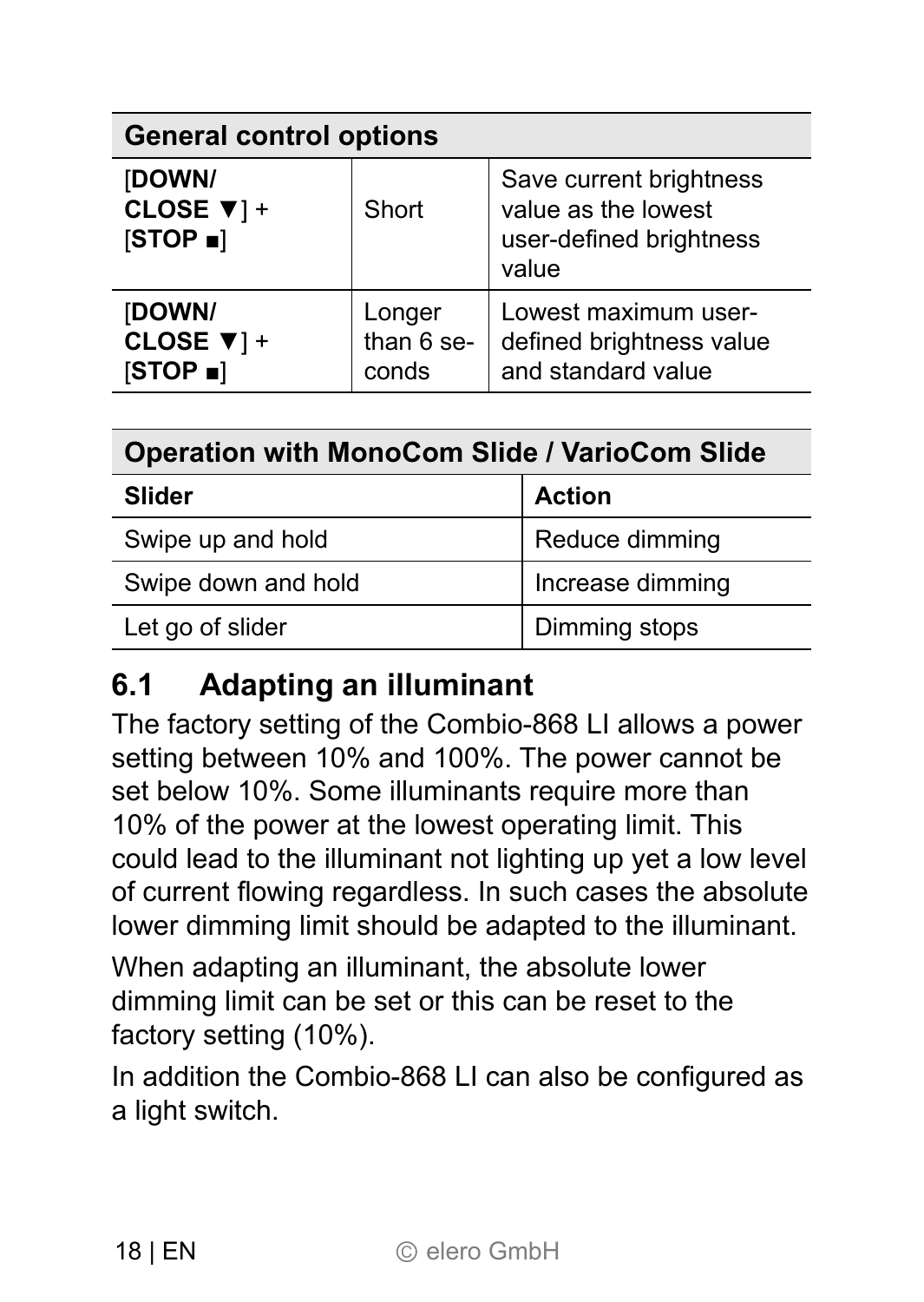# **Requirement for adapting an illuminant**

| <b>Operating procedure</b>                                                                                                                                                                                                                                         | <b>Result</b>                                                                                                                                                  |
|--------------------------------------------------------------------------------------------------------------------------------------------------------------------------------------------------------------------------------------------------------------------|----------------------------------------------------------------------------------------------------------------------------------------------------------------|
| Activate adaptation<br>of illuminant:<br>Switch the mains voltage off<br>and on again or press the<br>buttons [STOP $\blacksquare$ ] + [OPEN $\blacktriangle$ ]<br>+ [P] and hold them down for<br>6 seconds on a transmitter that<br>has already been programmed. | Combio-868 LI changes to<br>illuminant adaptation mode<br>for 5 minutes. Within this<br>time, settings can be made<br>for the absolute lower<br>dimming limit. |

| Setting the absolute lower dimming limit |                                                                                                                                                                                                                                                |                                                                                                                           |
|------------------------------------------|------------------------------------------------------------------------------------------------------------------------------------------------------------------------------------------------------------------------------------------------|---------------------------------------------------------------------------------------------------------------------------|
|                                          | <b>Operating procedure</b>                                                                                                                                                                                                                     | <b>Result</b>                                                                                                             |
|                                          | Set lowest user-defined<br>brightness value:<br>Using the [OPEN $\blacktriangle$ ] +<br>[DOWN/CLOSE ▼] buttons,<br>set the desired brightness<br>value and then briefly press<br>the [DOWN/CLOSE ▼]<br>buttons + $[STOP \blacksquare]$ button. | The set brightness value<br>is saved as the lowest<br>user-defined brightness<br>value                                    |
| 2                                        | Set absolute lower<br>dimming limit:<br>Press the buttons [OPEN $\blacktriangle$ ]<br>+ [DOWN/CLOSE $\Psi$ ] briefly.                                                                                                                          | The illuminant goes out.<br>The lowest user-defined<br>brightness value is set<br>as the absolute lower<br>dimming limit. |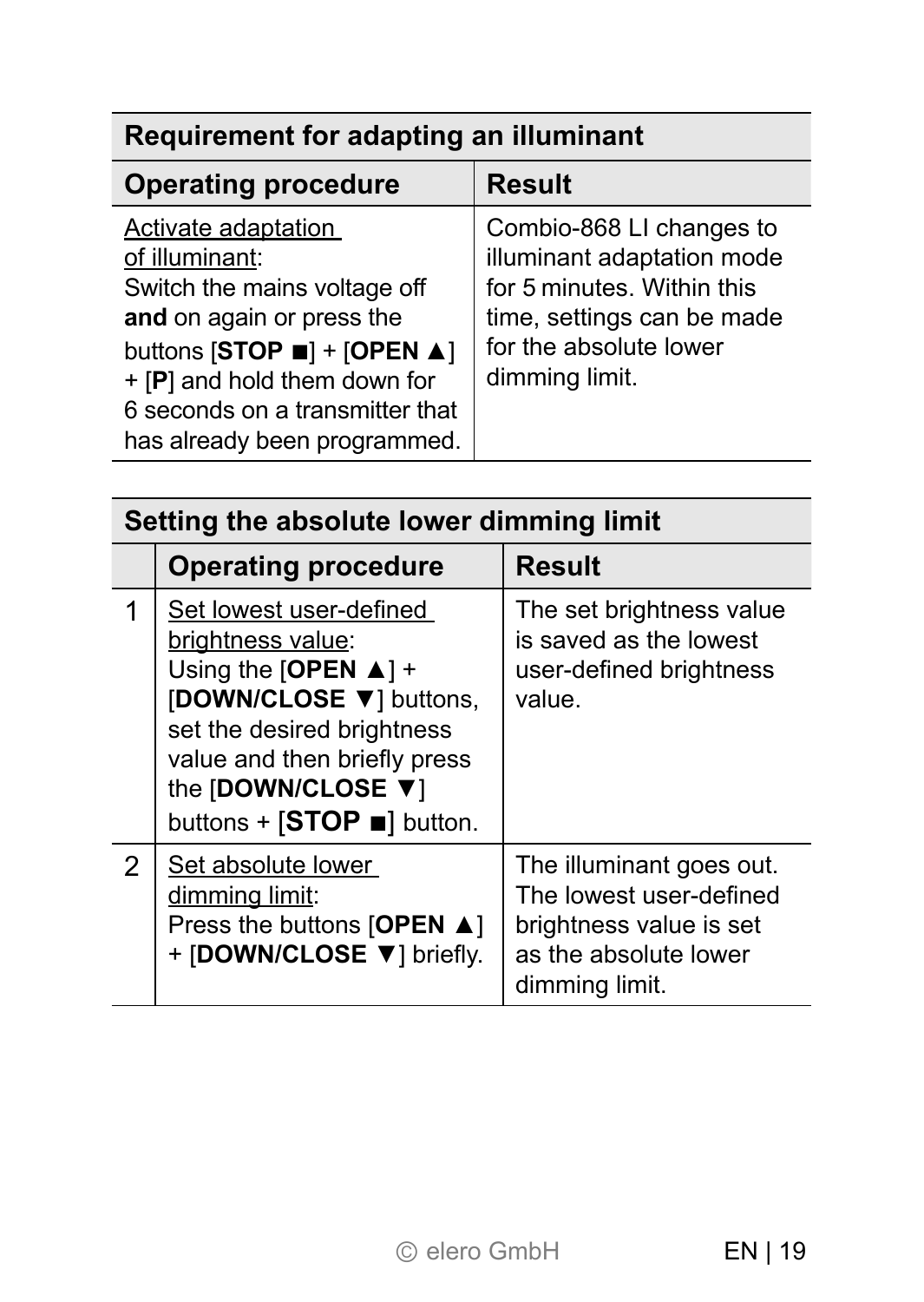| Configuring the Combio-868 LI as a light switch                                 |                                                                                                                                                                    |  |
|---------------------------------------------------------------------------------|--------------------------------------------------------------------------------------------------------------------------------------------------------------------|--|
| <b>Operating procedure</b>                                                      | <b>Result</b>                                                                                                                                                      |  |
| Press the buttons<br>[OPEN $\triangle$ ] + [DOWN/<br>CLOSE $\Pi$ for 3 seconds. | The illuminant lights up. The<br>absolute lower dimming limit<br>is set to 100%. Combio-868 LI<br>now functions as a light switch.<br>Dimming will no longer work. |  |

| Restoring the absolute lower dimming limit |  |  |  |
|--------------------------------------------|--|--|--|
|                                            |  |  |  |

| <b>Operating procedure</b>                                                         | <b>Result</b>                                                                       |  |
|------------------------------------------------------------------------------------|-------------------------------------------------------------------------------------|--|
| Press the buttons<br>[OPEN $\triangle$ ] + [DOWN/<br>CLOSE $\Psi$ ] for 6 seconds. | The illuminant goes out. The<br>absolute lower dimming limit<br>of 10% is restored. |  |

### **6.2 Deleting the programmed handheld/ wall-mounted transmitter**

Deleting a transmitter does not effect the brightness values set. Deleting a transmitter will cause the factory setting to be restored.

| Deleting the handheld/wall-mounted transmitter                                                                        |                                                                                                                                                                       |  |
|-----------------------------------------------------------------------------------------------------------------------|-----------------------------------------------------------------------------------------------------------------------------------------------------------------------|--|
| <b>Operating procedure</b>                                                                                            | <b>Result</b>                                                                                                                                                         |  |
| Press the $[STOP \nightharpoonup ] + [P]$<br>buttons for at least<br>6 seconds until the<br>status LED lights up red. | On the transmitter:<br>The selected channels are<br>deleted entirely.<br>On the receiver:<br>The individual transmitter<br>only is deleted from the<br>Combio-868 Ll. |  |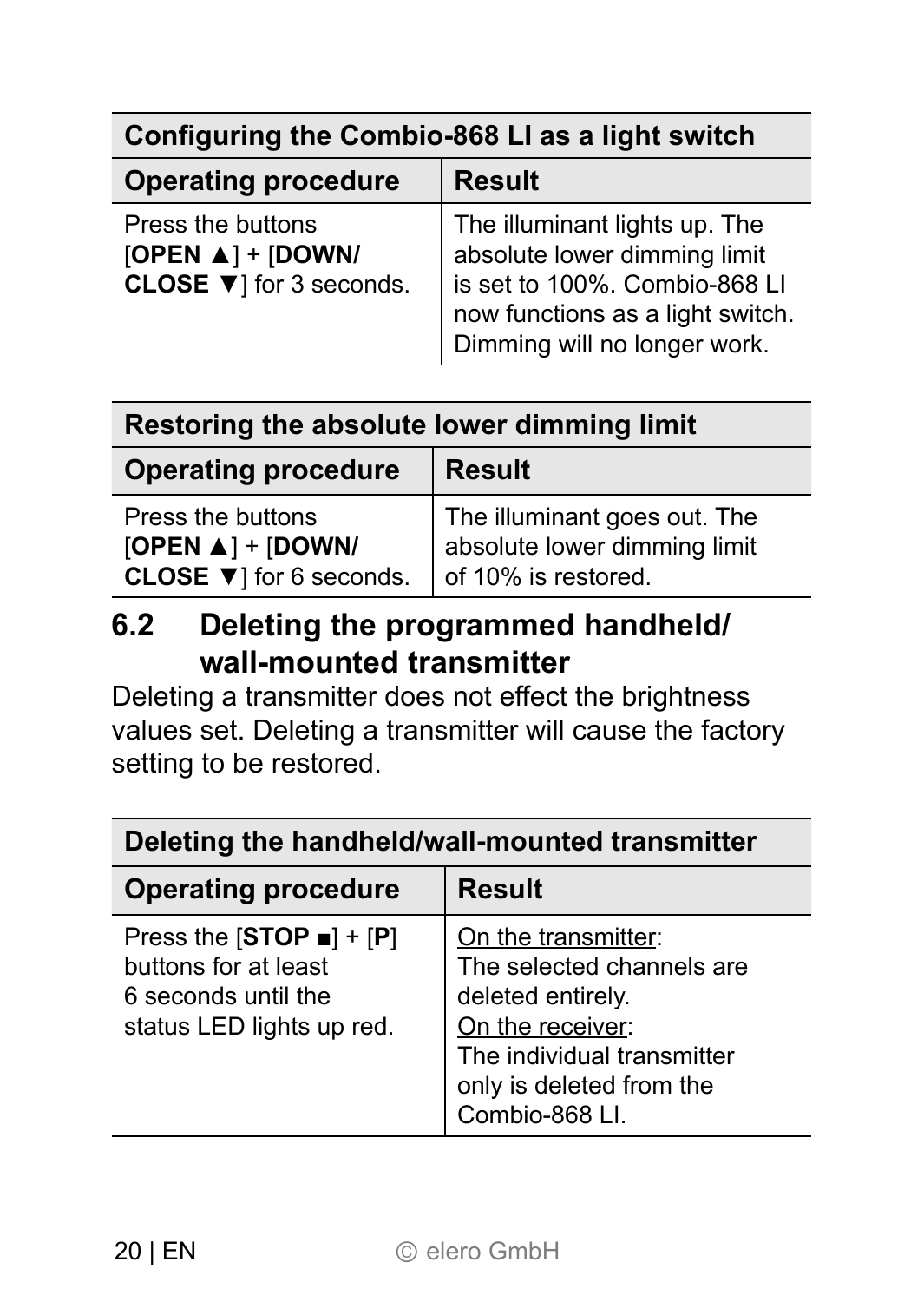#### **Deleting the handheld/wall-mounted transmitter**

| <b>Operating procedure</b>                                                                                                                                        | <b>Result</b>                                                                                                                                        |
|-------------------------------------------------------------------------------------------------------------------------------------------------------------------|------------------------------------------------------------------------------------------------------------------------------------------------------|
| Press the [OPEN $\blacktriangle$ ] +<br>[DOWN/CLOSE ▼] +<br>$[STOP \blacksquare ] + [P]$ buttons for<br>at least 6 seconds until the<br>status LED lights up red. | On the transmitter:<br>The selected channels are<br>deleted entirely.<br>On the receiver:<br>All transmitters are deleted<br>from the Combio-868 LI. |

# **7 Servicing**

#### **7.1 Cleaning**

The components of the Combio-868 LI do not require any special cleaning providing they are protected inside an installation box against dirt.

# **7.2 Maintenance**

The Combio-868 LI is maintenance-free.

#### **7.3 General notes on troubleshooting**

| Fault                                                                                   | Possible cause               | <b>Possible solution</b>   |
|-----------------------------------------------------------------------------------------|------------------------------|----------------------------|
| Receiver not<br>responding and<br>status indicator<br>of transmitter<br>flashing orange | No transmitter<br>programmed | Program the<br>transmitter |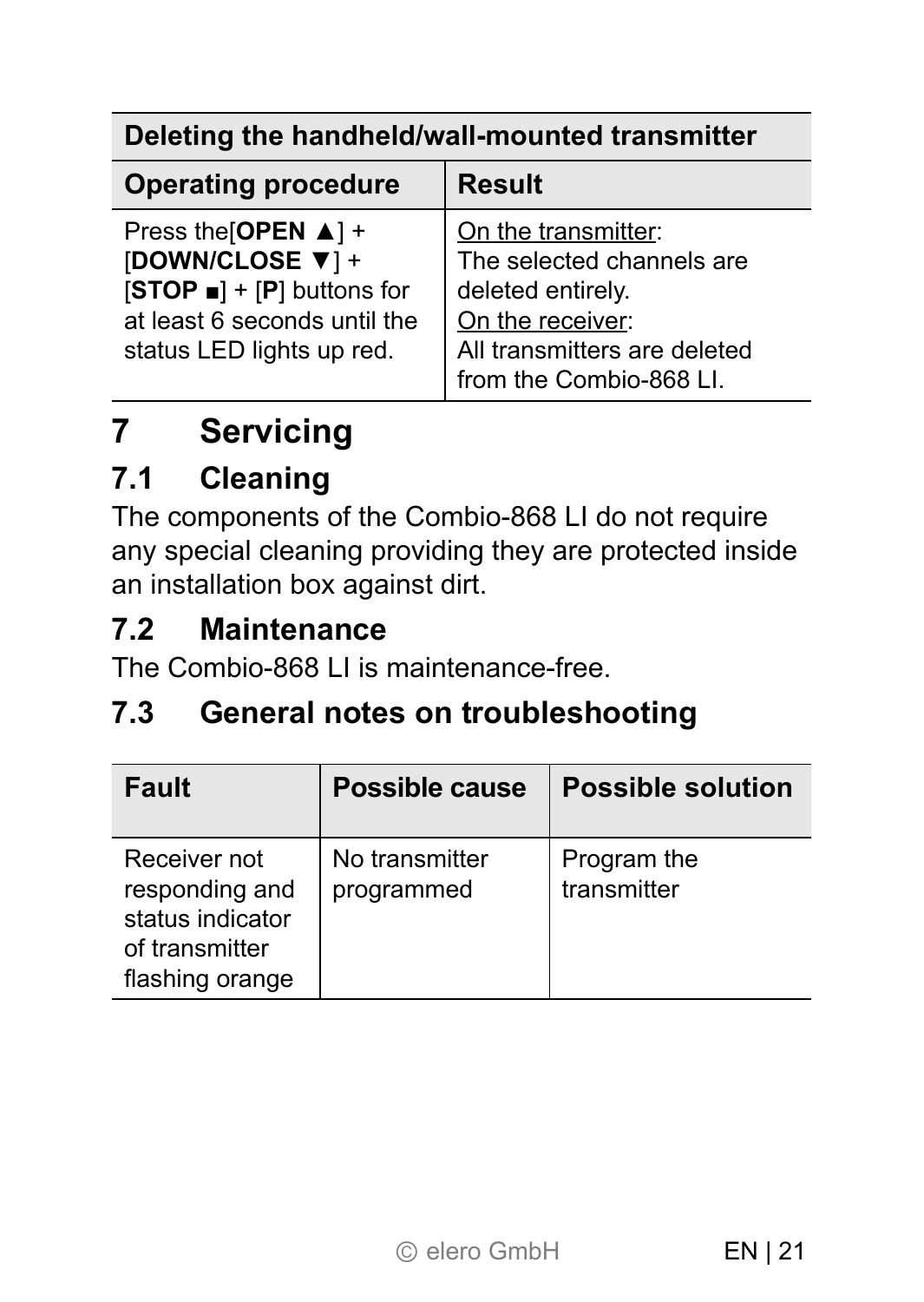| Fault                                                                              | Possible cause                                                                                    | <b>Possible solution</b>                                                                                                                                                           |
|------------------------------------------------------------------------------------|---------------------------------------------------------------------------------------------------|------------------------------------------------------------------------------------------------------------------------------------------------------------------------------------|
| Receiver cannot<br>be programmed                                                   | Transmitter and<br>receiver systems<br>are configured dif-<br>ferently (ProLine1<br>or ProLine 2) | Adapt the system<br>configuration                                                                                                                                                  |
| Receiver not<br>responding<br>and status LED<br>of transmitter<br>flashing red     | 1. No power<br>supply<br>2. Outside the<br>radio range<br>3. Radio receiver<br>defective          | 1. Check mains<br>voltage.<br>2. Change unfa-<br>vourable position<br>of receiver.<br>Change the<br>position of the<br>receiver's aerial<br>3. Replace receiver.                   |
| Receiver not<br>responding and<br>status I FD of<br>transmitter not<br>lighting up | Battery in trans-<br>mitter is used up                                                            | Replace batteries in<br>transmitter                                                                                                                                                |
| Receiver<br>reacting only<br>intermittently                                        | 1 Poor radio<br>reception<br>2. Influence<br>from faulty or<br>non-approved<br>radio systems      | 1. Change the trans-<br>mitter's position.<br>Change the positi-<br>on of the receiver's<br>aerial<br>2. Localise the<br>source of the<br>interference and<br>rectify malfunction. |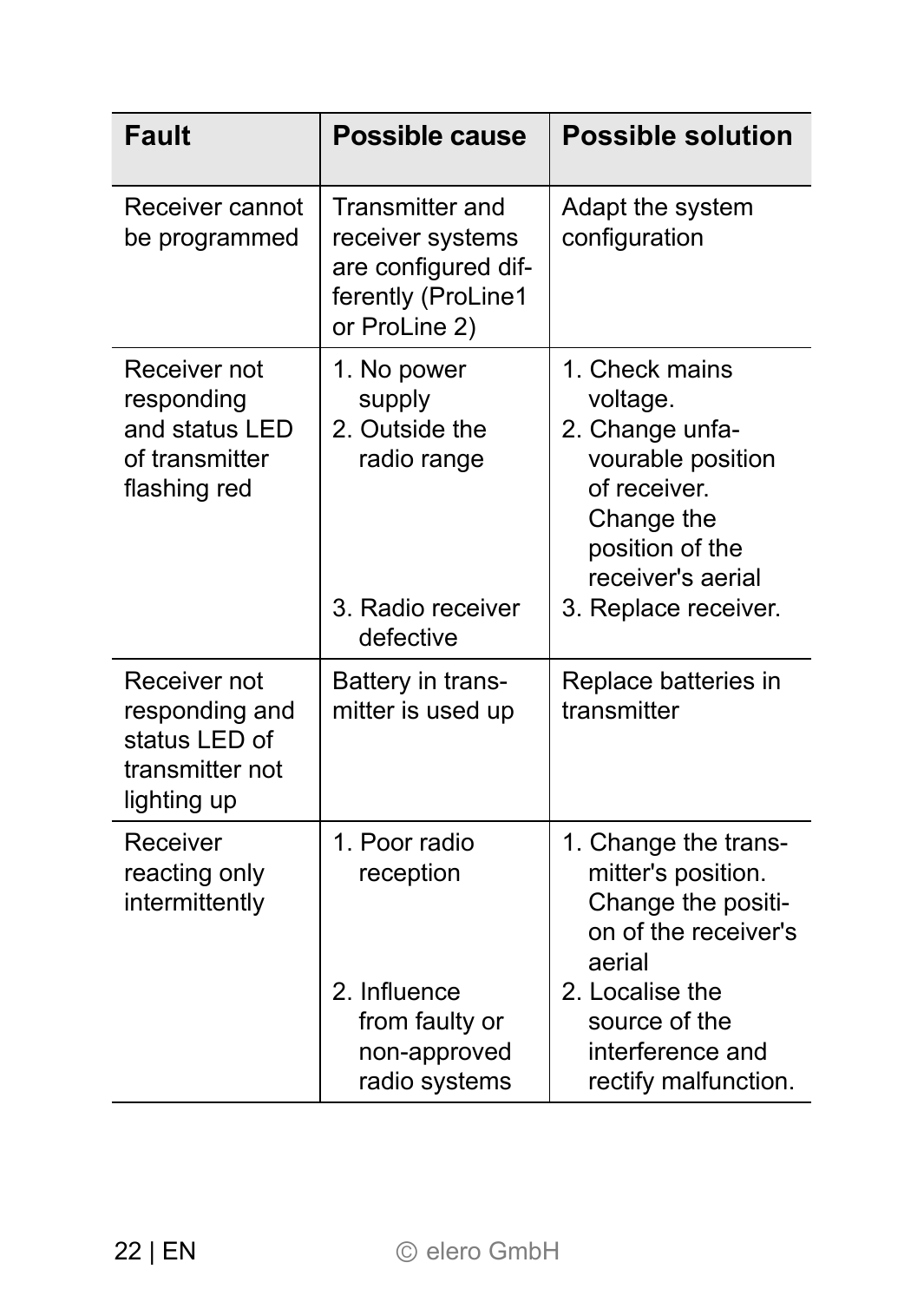| <b>Fault</b>                                                                                 | <b>Possible cause</b>                                                                   | <b>Possible solution</b>                    |
|----------------------------------------------------------------------------------------------|-----------------------------------------------------------------------------------------|---------------------------------------------|
| Programming lo-<br>gic of [OPEN ▲]<br>and [DOWN/<br>CLOSE ▼1<br>buttons is in-<br>terchanged | [OPEN $\blacktriangle$ ]<br>and [DOWN/<br>CLOSE ▼1<br>buttons incorrectly<br>programmed | Delete transmitter and<br>program correctly |

# **7.4 Repairs**

Damaged Combio-868 LI components may only be repaired by the manufacturer. If necessary, contact your supplier.

# **8 Decommissioning and disposal**

### **8.1 Disassembly**

#### **WARNING**

**Risk of injury and damage due to unconnected electrical cables.** 

- $\cdot$  The electrical connection may only be modified by qualified personnel.
- Only perform work on the electrical connection if it has been disconnected from the power supply.
- Ensure that any connecting cables that have been removed are not left unprotected (insulate).

If intending to remove the Combio-868 LI, proceed as follows:

- 1. Switch off the power supply.
- 2. If the components have been installed in an installation box, remove them.
- 3. Disconnect all connected cables.